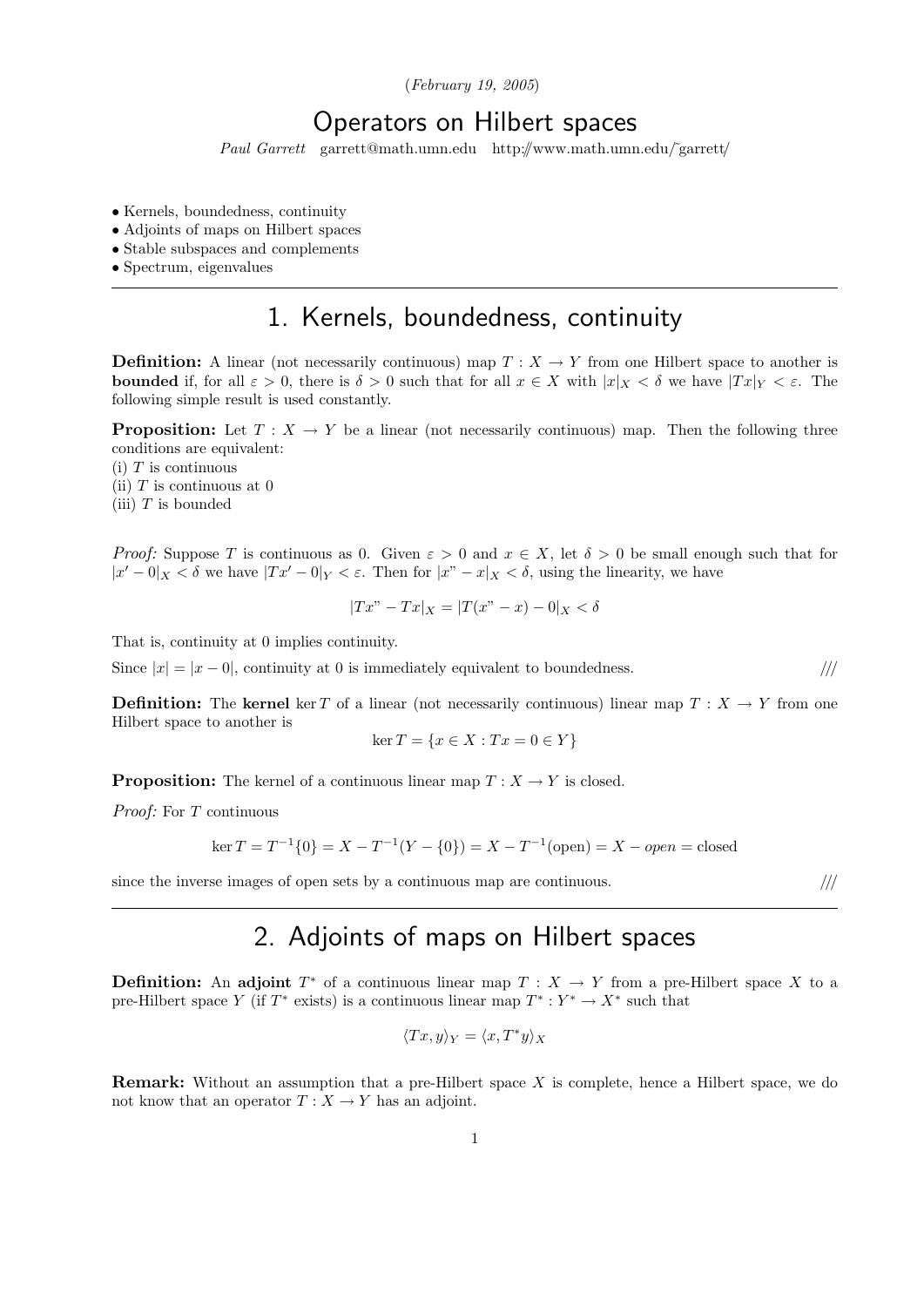**Theorem:** A continuous linear map  $T : X \to Y$  of a *Hilbert* space X to a pre-Hilbert space Y has a unique adjoint  $T^*$ .

Remark: Note that the target space of T need not be a Hilbert space, that is, need not be complete.

*Proof:* For each fixed  $y \in Y$ , the map

given by

$$
\lambda_y(x) = \langle Tx, y \rangle
$$

 $\lambda_y: X \to \mathbf{C}$ 

is a continuous linear functional on X. Thus, by the Riesz-Fischer theorem, there is a unique  $x_y \in X$  so that

$$
\langle Tx, y \rangle = \lambda_y(x) = \langle x, x_y \rangle
$$

Take

$$
T^*y = x_y
$$

This is a perfectly well-defined map from Y to X, and has the crucial property  $\langle Tx, y \rangle_Y = \langle x, T^*y \rangle_X$ . To prove that  $T^*$  is continuous, prove that it is bounded. From Cauchy-Schwarz-Bunyakowsky

$$
|T^*y|^2 = |\langle T^*y, T^*y \rangle_X| = |\langle y, TT^*y \rangle_Y| \le |y| \cdot |TT^*y| \le |y| \cdot |T| \cdot |T^*y|
$$

where |T| is the *uniform* operator norm of T. If  $T^*y \neq 0$ , then we divide by it to find

 $|T^*y| \leq |y| \cdot |T|$ 

Thus,  $|T^*| \leq |T|$ . In particular,  $T^*$  is bounded. Since  $(T^*)^* = T$ , we obtain  $|T| = |T^*|$ . The linearity is easy.  $/$ ///

**Corollary:** For a continuous linear map  $T : X \to Y$  of Hilbert spaces,  $T^{**} = T$ .

An operator  $T \in End(X)$  is **normal** if it *commutes with its adjoint*, that is, if

$$
TT^*=T^*T
$$

This definition only makes sense in application to operators from a Hilbert space to itself. An operator  $T$  is self-adjoint or hermitian if  $T = T^*$ . That is, T is hermitian if

$$
\langle Tx, y \rangle = \langle x, Ty \rangle
$$

for all  $x, y \in X$ . An operator T is unitary if

$$
TT^* = T^*T = \text{identity map } 1_X \text{ on } X
$$

There are simple examples in infinite-dimensional spaces where  $TT^* = 1$  does not imply  $T^*T = 1$ , and vice-versa. Thus, it does not suffice to check something like  $\langle Tx, Tx \rangle = \langle x, x \rangle$  in order to prove unitariness. Obviously hermitian operators are normal. With this more careful definition of unitary operators, it is also immediate that unitary operators are normal.

## 3. Stable subspaces and complements

Let  $T : X \to X$  be a continuous linear operator on a Hilbert space X. A vector subspace is T-stable or T-invariant if  $Ty \in Y$  for all  $y \in Y$ . Often one is most interested in the case that the subspace be *closed* in addition to being invariant.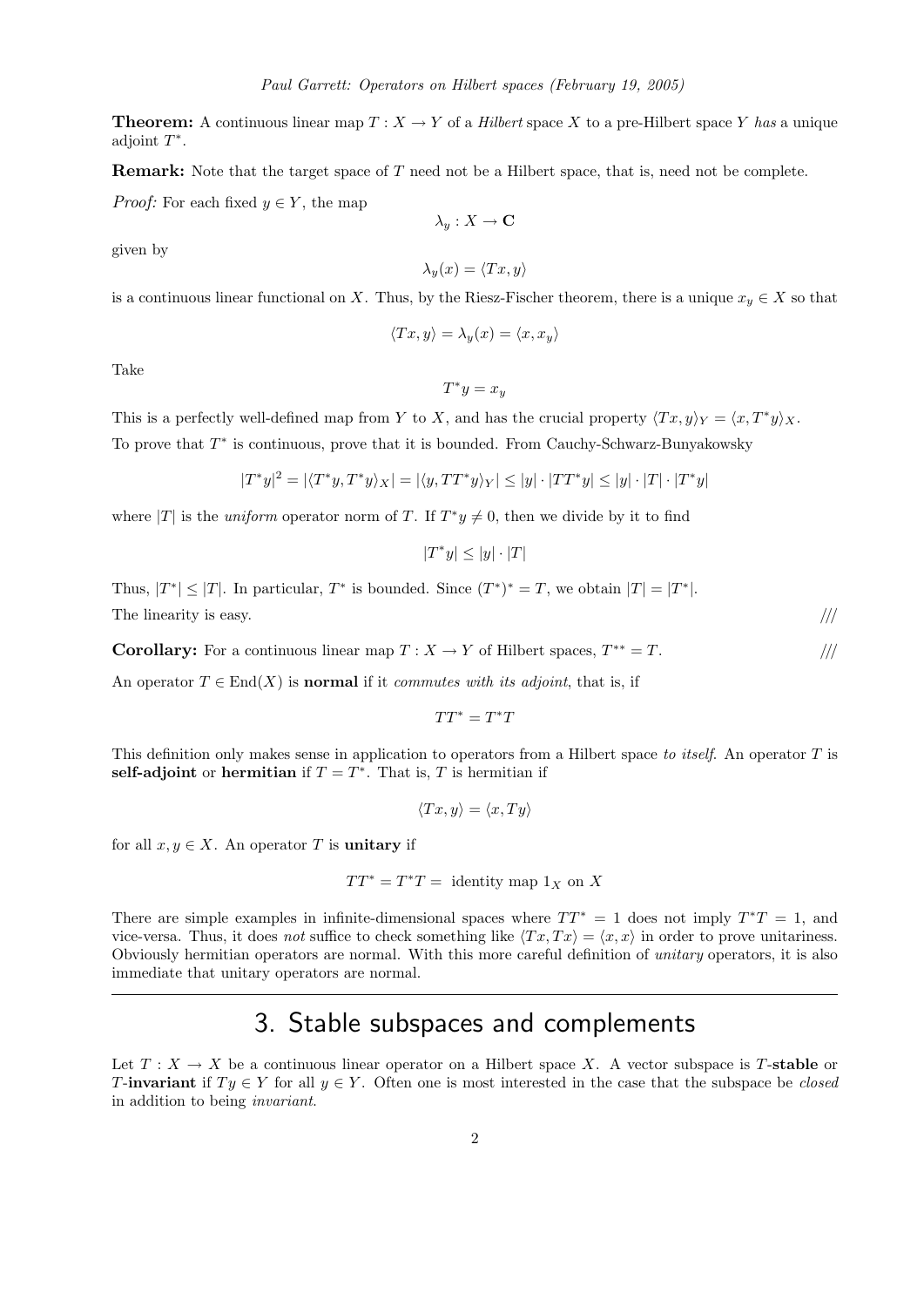**Proposition:** Let  $T : X \to X$  be a continuous linear operator on a Hilbert space X, and let Y be a T-stable subspace. Then  $Y^{\perp}$  is  $T^*$ -stable.

*Proof:* Take  $z \in Y^{\perp}$  and  $y \in Y$ . Then

$$
\langle T^*z, y \rangle = \langle z, T^{**}y \rangle = \langle z, Ty \rangle
$$

since  $T^{**} = T$ , from above. Since Y is T-stable,  $Ty \in Y$ , and this inner product is 0. Thus,  $T^*z \in Y^{\perp}$ . ///

**Corollary:** Let T be a continuous linear operator on a Hilbert space X, and let Y be a *closed* T-stable subspace. For T self-adjoint both Y and  $Y^{\perp}$  are T-stable.  $\frac{1}{1}$ 

Remark: The hypothesis of *normality* is insufficient to assure the conclusion of the corollary, in general. For example, with the two-sided  $\ell^2$  space

$$
X = \{ \{c_n : n \in \mathbf{Z} \} : \sum_{n \in \mathbf{Z}} |c_n|^2 < \infty \}
$$

let  $T$  be the right shift operator

$$
(Tc)_n = c_{n-1}
$$

Then  $T^*$  is the left shift operator

$$
(T^*c)_n = c_{n+1}
$$

and

$$
T^*T = TT^* = 1_X
$$

So this  $T$  is not merely normal, but unitary. However, the  $T$ -stable subspace

$$
Y = \{\{c_n\} \in X : c_k = 0 \text{ for } k < 0\}
$$

is certainly not  $T^*$ -stable, and the orthogonal complement is not  $T$ -stable. On the other hand, if we look at adjoint-stable collections of operators, we recover a good stability result, as in the following proposition.

**Proposition:** Let A be a set of bounded linear operators on a Hilbert space V, and suppose that for  $T \in A$ also the adjoint  $T^*$  is in A. Then for an A-stable closed subspace W of V, the orthogonal complement  $W^{\perp}$ is also A-stable.

*Proof:* Let y be in  $W^{\perp}$ , and  $T \in A$ . Then for  $x \in W$ 

$$
\langle x, Ty \rangle = \langle T^*x, y \rangle \in \langle W, y \rangle = \{0\}
$$

since  $T^* \in A$ .  $* \in A$ . ////

# 4. Spectrum, eigenvalues

For a continuous linear operator  $T \in End(X)$ , the  $\lambda$ -eigenspace of T is

$$
X_{\lambda} = \{ x \in X : Tx = \lambda x \}
$$

If this space is not simply  $\{0\}$ , then  $\lambda$  is an **eigenvalue**.

**Proposition:** An eigenspace  $X_\lambda$  for a continuous linear operator T on X is a closed and T-stable subspace of X. Further, for *normal* T the adjoint  $T^*$  acts by the scalar  $\overline{\lambda}$  on  $X_{\lambda}$ .